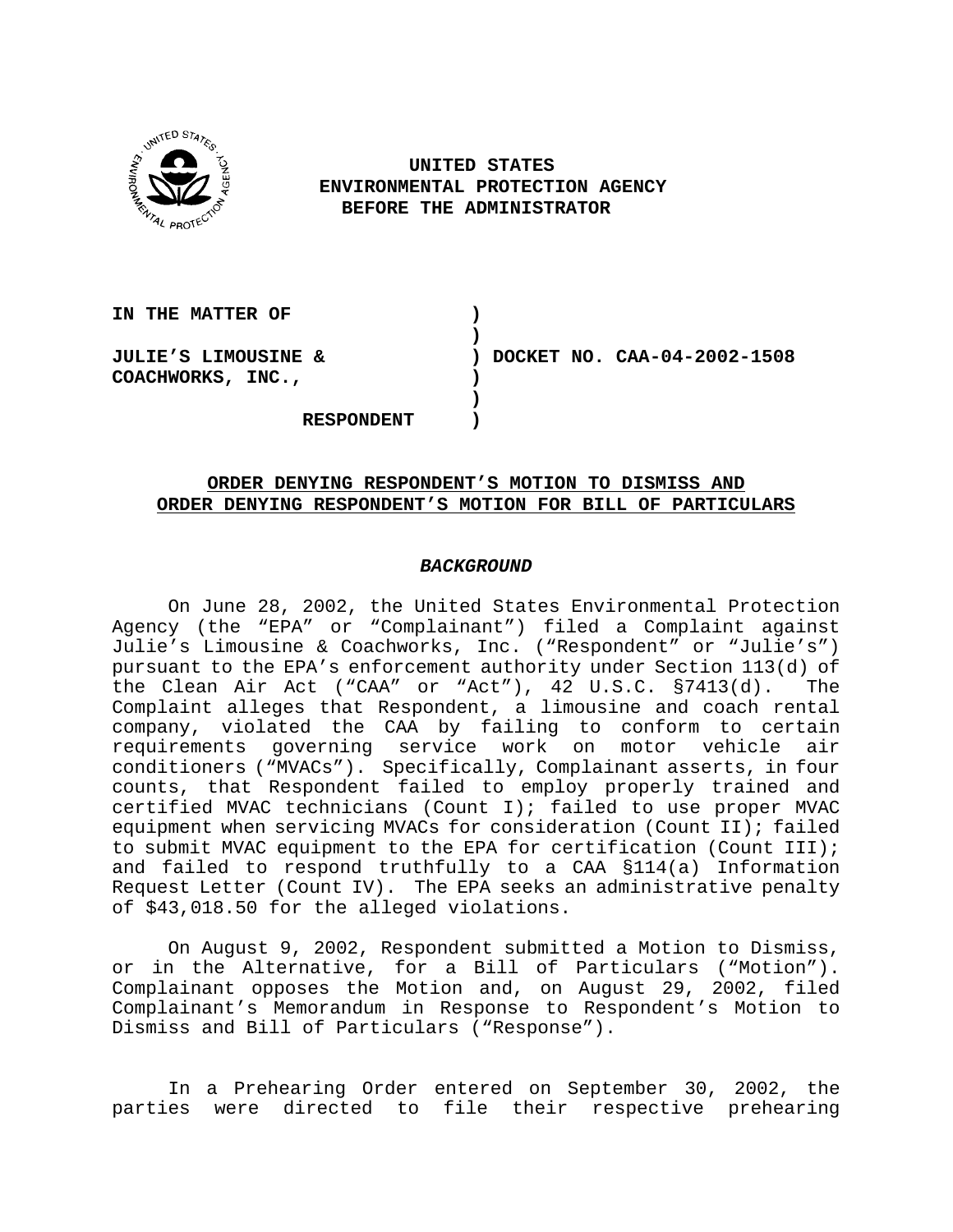exchanges. The first prehearing exchange, Complainant's, is not due to be filed until December 31, 2002.

#### *STANDARD FOR ADJUDICATING RESPONDENT'S MOTION*

This proceeding is governed by the Consolidated Rules of Practice Governing the Administrative Assessment of Civil Penalties and the Revocation/Termination or Suspension of Permits ("Rules of Practice"), 40 C.F.R. Part 22. The Rules of Practice address motions to dismiss at 40 C.F.R. § 22.20. Section 22.20(a) provides in pertinent part that:

> The Presiding Officer, upon motion of the respondent, may at any time dismiss a proceeding without further hearing or upon such limited additional evidence as he requires, on the basis of failure to establish a prima facie case or other grounds which show no right to relief on the part of the complainant.

The Environmental Appeals Board considers motions to dismiss under Section 22.20(a) to be analogous to motions for dismissal under Rule 12(b)(6) of the Federal Rules of Civil Procedure ("FRCP"). *In the Matter of Asbestos Specialists, Inc.*, TSCA Appeal No. 92-3, 4 E.A.D. 819, 827 (EAB 1993).

Rule 12(b)(6) of the FRCP provides for dismissal when the complaint fails "to state a claim upon which relief can be granted." It is well established that dismissal is warranted for failure to state a claim when "the plaintiff can prove no set of facts in support of his claim which would entitle him to relief." *Conley v. Gibson*, 355 U.S. 41, 45-46 (1957); *see also McCulloch v. PNC Bank, Inc.*, 298 F.3d 1217, 1220 (11th Cir. 2002). This standard for dismissal further requires that the allegations in the complaint be taken as true and that all inferences be drawn in favor of the plaintiff.1 *See McCulloch*, 298 F.3d at 1220. Accordingly, to prevail in its Motion, Respondent must show that the EPA's allegations, assumed to be true, do not prove a violation of the CAA as charged. In short, Respondent must demonstrate that the EPA has failed to establish a prima facie case.

 $1$  The FRCP are not binding on administrative agencies but many times these rules provide useful and instructive guidance in applying the Rules of Practice. See Oak Tree Farm Dairy, Inc. v. Block, 544 F. Supp. 1351, 1356 n. 3 (E.D.N.Y. 1982); In re Wego Chemical & Mineral Corporation, 4 E.A.D. 513, 524 n. 10 (EAB 1993).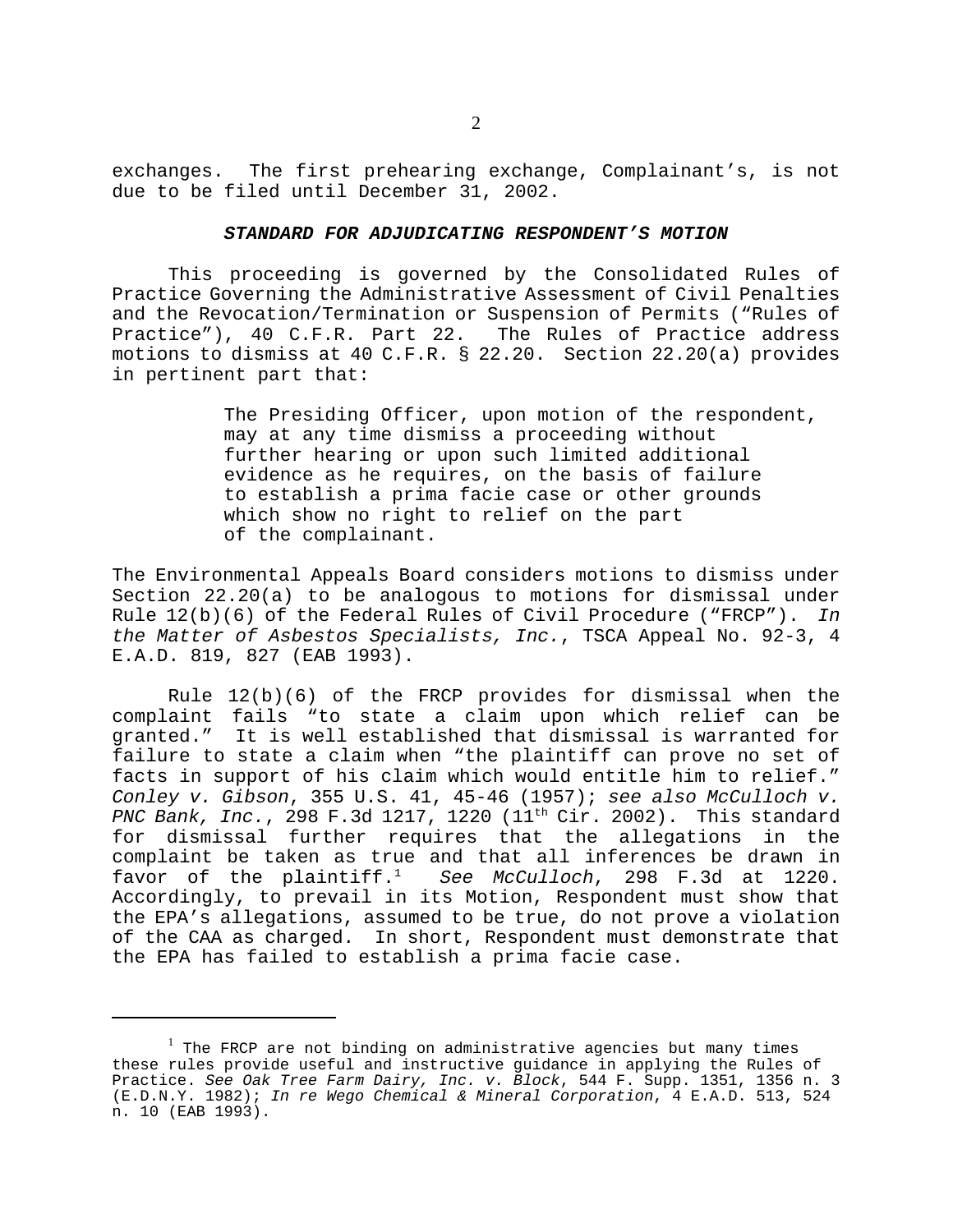#### *DISCUSSION*

Respondent proffers several arguments to support its Motion to Dismiss. First, Respondent disputes the authority of the EPA to pursue this enforcement action under the regulations cited in the Complaint, namely 40 C.F.R. §§ 82.34(a)(2) [Count I], 82.34(a)(1) [Count 2], and 82.42(a) [Count III]. Respondent asserts that, in servicing the MVACs of its vehicles, only the refrigerant known as "R-134" was used during the period material to the Complaint. Motion at 2. Complainant's Response does not suggest that any refrigerant other than R-134 is at issue in this proceeding. The thrust of Respondent's argument is as follows:

> Although the term "refrigerant" was expanded as of November 15, 1995 to include not just CFC-12, but R-134, no standards or requirements were promulgated by the EPA at that time for R-134 recover/recycling equipment or the training and certification of technicians using R-134.

Motion at 5. Similarly, Respondent states that "no one could certify that it was 'properly using' 'approved' R-134 refrigerant recycling equipment" because the relevant regulations did not pertain to R-134. Motion at 5. Such regulations which would encompass a cause of action based on R-134 did not become effective, according to Respondent, until January 29, 1998. Motion at 6. Respondent concludes that "if the EPA's allegations here are based on R-134, there could be no potential violation until after January 29, 1998." Motion at 7.

Respondent's argument that the regulations at issue were inapplicable to R-134 does not meet the standard to warrant dismissal of the Complaint at this time. Foremostly, the Complaint alleges that violations occurred both before and after January 29, 1998. $^2$  Not only does Respondent's challenge to the regulations fail to address the alleged post-January 29, 1998 violations, but this challenge also raises a serious dispute of regulatory interpretation that is not ripe for adjudication on this Motion for dismissal. While the EPA apparently concedes that regulations requiring the use of MVAC *recycling* equipment for R-134 became effective in 1998, the EPA nonetheless asserts, contrary to Respondent's position, that MVAC *recovery* equipment for R-134 has

 $^2$  Count I alleges that violations occurred from January 1, 1997 through approximately June 17, 1998. Count II alleges that violations occurred from January 1, 1997 through July 22, 1998. Count III alleges that certification for the MVAC equipment was due on or before January 1, 1997 and that such certification was not secured until February 3, 1999. Complaint at 5-8.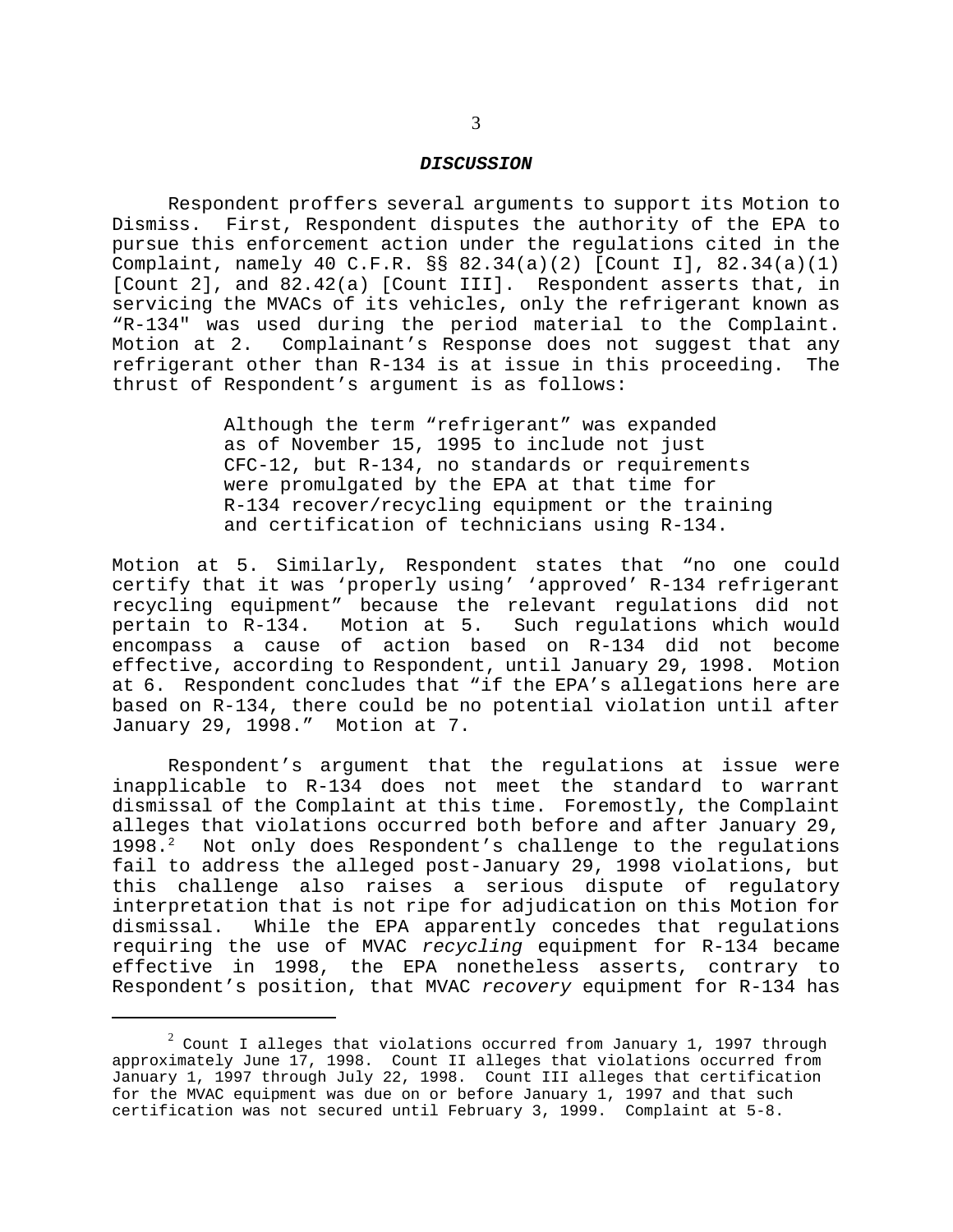been required by the regulations since 1995. Response at 4. Complainant relies on the fact that, as of November 15, 1995, the venting of R-134 has been illegal under Section 608(c) of the CAA, 42 U.S.C. §7671g(c). Response at 3.

At this stage of the proceeding, it is sufficient to note that the parties disagree over the applicability of the regulations cited in the Complaint to the refrigerant R-134. It would be premature to analyze the merits of each party's arguments at this juncture. The parties' dispute must be more fully fleshed out through the prehearing exchange and at an evidentiary hearing, if necessary. Further, as neither party has cited any case law concerning the interpretation of the regulations at issue, it is presumed that this dispute raises a question of first impression. Additional development and briefing of this issue may be necessary. Finally, I note that Respondent in its Motion does not address directly Count IV in the Complaint. For these reasons, dismissal at this stage would be inappropriate, and Respondent's Motion must be denied.

In addition to Respondent's denial of liability under the regulations, Respondent also claims that it was the victim of an "insidious scheme" in which an independent contractor, Gary Roberts, misappropriated refrigerant and MVAC parts and also serviced vehicles of other customers on Julie's premises. Motion at 9. To the extent that Respondent suggests that the charges in the Complaint are directed at the wrong party (i.e., that the purported violations, if any, stem not from Julie's misconduct, but from that of the independent contractor), Respondent's Motion to Dismiss also fails. Respondent submitted no affidavits or similar evidence to support its claims concerning Mr. Roberts. In the Complaint, the EPA alleges that Gary Roberts was an employee of Respondent. *See* Complaint at ¶16. The EPA further supports this allegation in its Response by asserting that Gary Roberts was a vice-president of Respondent's corporation, and it has submitted a 1998 Dunn & Bradstreet Report containing information to the same effect. Response at 5; Complainant's Exhibit 3. As such, at this time Respondent has not shown that dismissal is warranted for failure to state a claim.

The Complaint also survives Respondent's challenge that this penalty action comes as untimely. Respondent "does not believe that the Administrator of the EPA and the Attorney General have jointly determined that a longer period of violation is appropriate for this administrative penalty action," as required under CAA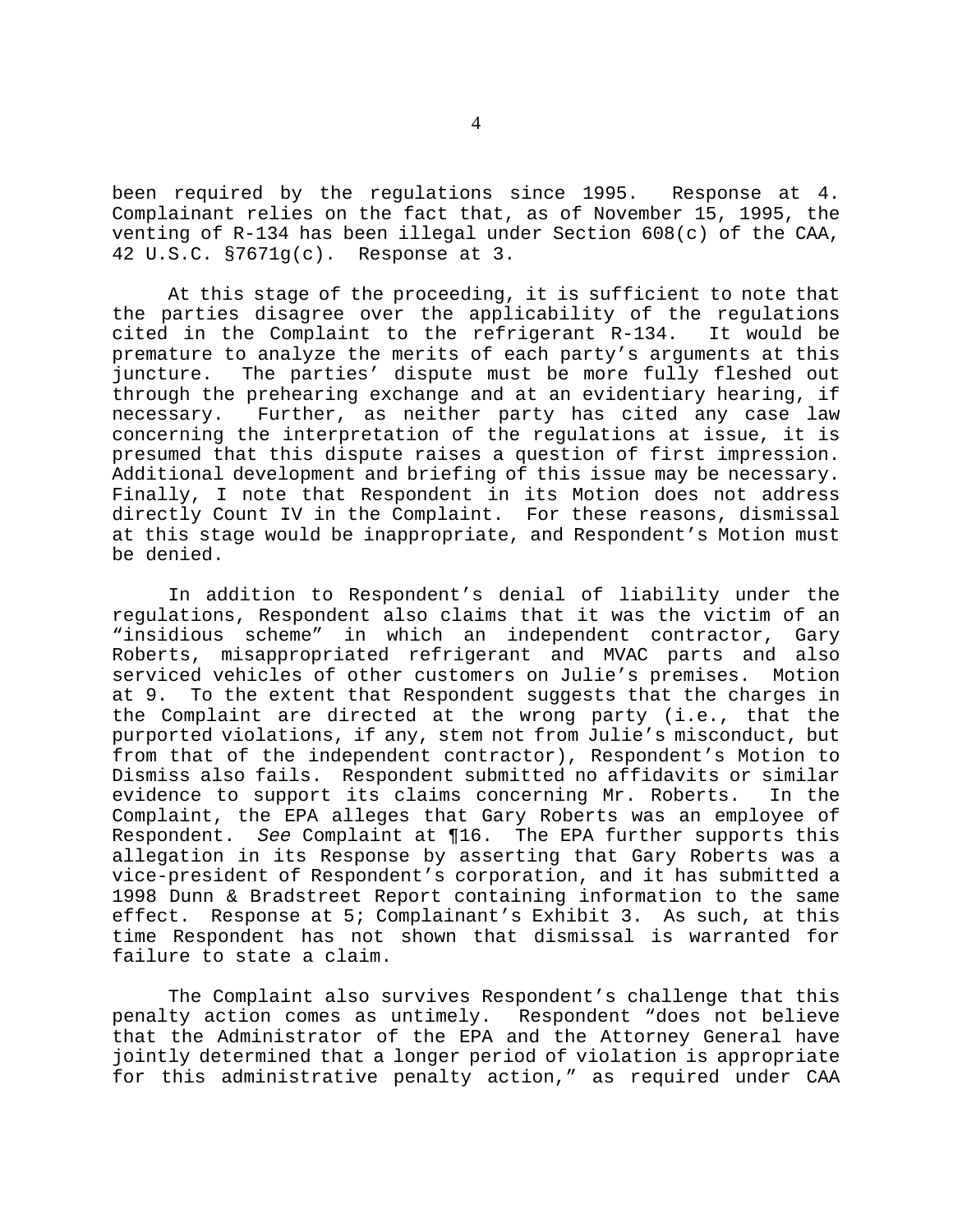$$113(d)(1)$ , 42 U.S.C.  $$7413(d)(1)$ .<sup>3</sup> Motion at 11. I observe that Respondent was justified in believing that, absent the required waiver, the Complaint was barred under the statute of limitations for civil administrative proceedings. In the interest of judicial economy and to spare a respondent the effort of raising a futile argument, proof of the waiver should have accompanied the Complaint and not, as here, the EPA's Response to the Motion to Dismiss. Nonetheless, Complainant has presented documentation demonstrating that the required waiver had been obtained to prosecute the alleged violations in this case which are older than 12 months. Response at Complainant's Exhibit 5. The waiver from the United States Department of Justice is dated April 8, 2002. The Complaint was subsequently filed on June 28, 2002. Thus, the Complaint is timely and should not be dismissed on this ground.

Lastly, Respondent advances its argument in favor of dismissal on grounds that the Complaint is generally lacking in specificity and fails to fairly notify Respondent of the alleged violations. If this tribunal declines to dismiss the Complaint, Respondent requests, alternatively, that the EPA be compelled to file a bill of particulars describing in more discrete detail the circumstances of each alleged violation. I agree with the EPA's assertion, contained in its Response, that the Complaint adequately sets forth a prima facie case on all four counts. *See* Response at 9-12. Complainant meets its burden of alleging sufficient facts to support the charges against Respondent. Complainant adequately apprises Respondent of the nature of each alleged violation and the relevant time period for each. Therefore, dismissal is not appropriate. Also, Respondent's request for a bill of particulars is rejected as premature. Further development of each party's case is expected through the prehearing exchange which, as indicated above, has yet to occur. Moreover, as Complainant observes, Respondent is not precluded from seeking to compel discovery after the prehearing exchange takes place. Response at 14. At the current stage of the proceedings, however, Respondent's request for additional information is denied.

 $^3$  This section provides that the Administrator's authority to assess civil administrative penalties "shall be limited to matters where . . . the first alleged date of violation occurred no more than 12 months prior to the initiation of the administrative action, except where the Administrator and the Attorney General jointly determine that a matter involving . . . a longer period of violation is appropriate for administrative penalty action."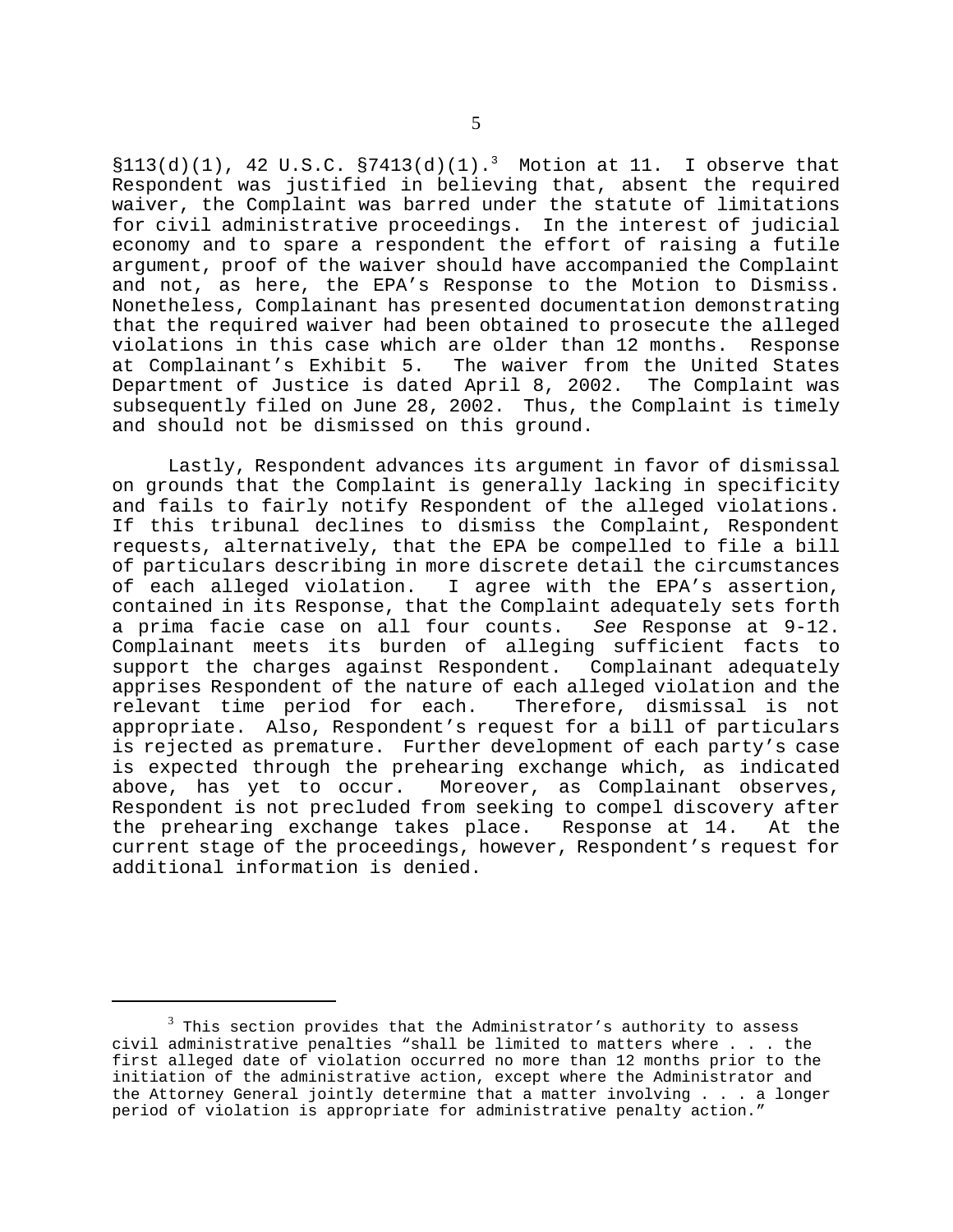### *ORDER*

For the foregoing reasons, Respondent's Motion to Dismiss, or in the Alternative, for a Bill of Particulars is **DENIED**.

7

Barbara A. Gunning Administrative Law Judge

\_\_\_\_\_\_\_\_\_\_\_\_\_\_\_\_\_\_\_\_\_\_\_\_

Dated: November 26, 2002 Washington, DC